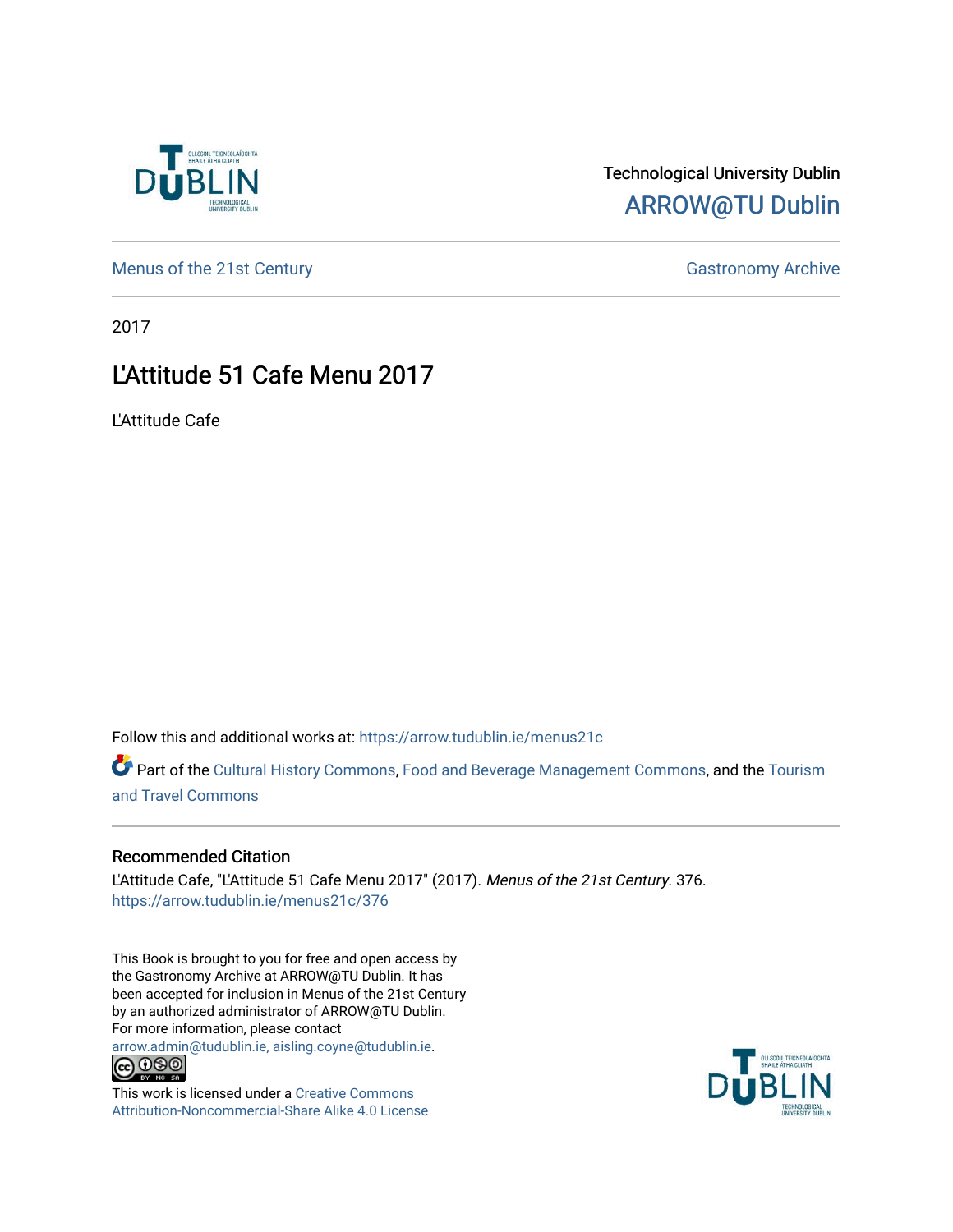

## FOOD ETC...

We are not strictly a restaurant - our menu is designed in such a way that you can eat as little or as much as you want, but will not leave hungry.

We have created a menu that offers simple, seasonal food with a marked French, Italian and Irish influence. Our menu changes with the seasons to use the best ingredients available and our cooking highlights the flavours. We also pair our specials with our wines to help you appreciate both wine and food to their full potential.

Please inform us of any dietary requirements you have.

## MORNING COFFEE

#### GREAT COFFEE

We are delighted to serve Badger & Dodo coffee <http://www.badgeranddodo.ie/>for its smooth, great taste. Even better, it is roasted locally in Fermoy, North Cork. Our staff are barista-trained and take pride in serving great coffee.

#### DELICIOUS PASTRIES

Our enthusiastic pastry chef bakes up a storm each day to produce fresh scones, brioches and pastries – the perfect accompaniment to your morning coffee! Try our Café Gourmand Coffee with bite-sized versions of several cakes - a heavenly alliance of coffee and sweets.

### LUNCH MENU (Changes Daily)

| $12.30pm - 3.00pm$  | Monday - Friday |
|---------------------|-----------------|
| Soup of the Day     | €4.50           |
| Sandwiches:         | €6.50           |
| Soup & 1/2 Sandwich | €7              |
| Hot Dish            | €9.50           |

We use freshly baked Arbutus Bread in all our sandwiches with a choice of white or brown (gluten free bread also available on request – just ask)

We can also cater for group lunches and can make up pre-prepared sandwiches if you're in a hurry – just give us a call 30 minutes beforehand to place your order.

### EVENING MENU (6.00PM-10.00PM FROM TUESDAYTO SATURDAY, LIMITED MENU MONDAY 6.00PM-8.00PM)

Our evening menu is based on small light dishes designed for sharing - tapas-style dining, but with a marked French, Italian and Irish influence. We also have a number of Specials or Plats du Jour listed on a blackboard menu that change daily.

Here's a taste of our specials that vary daily: bavette steak, tartiflette, coq au vin, fagioli all'uccelletta, pizzette, etc…Frog's legs and escargots have been known to feature occasionally...